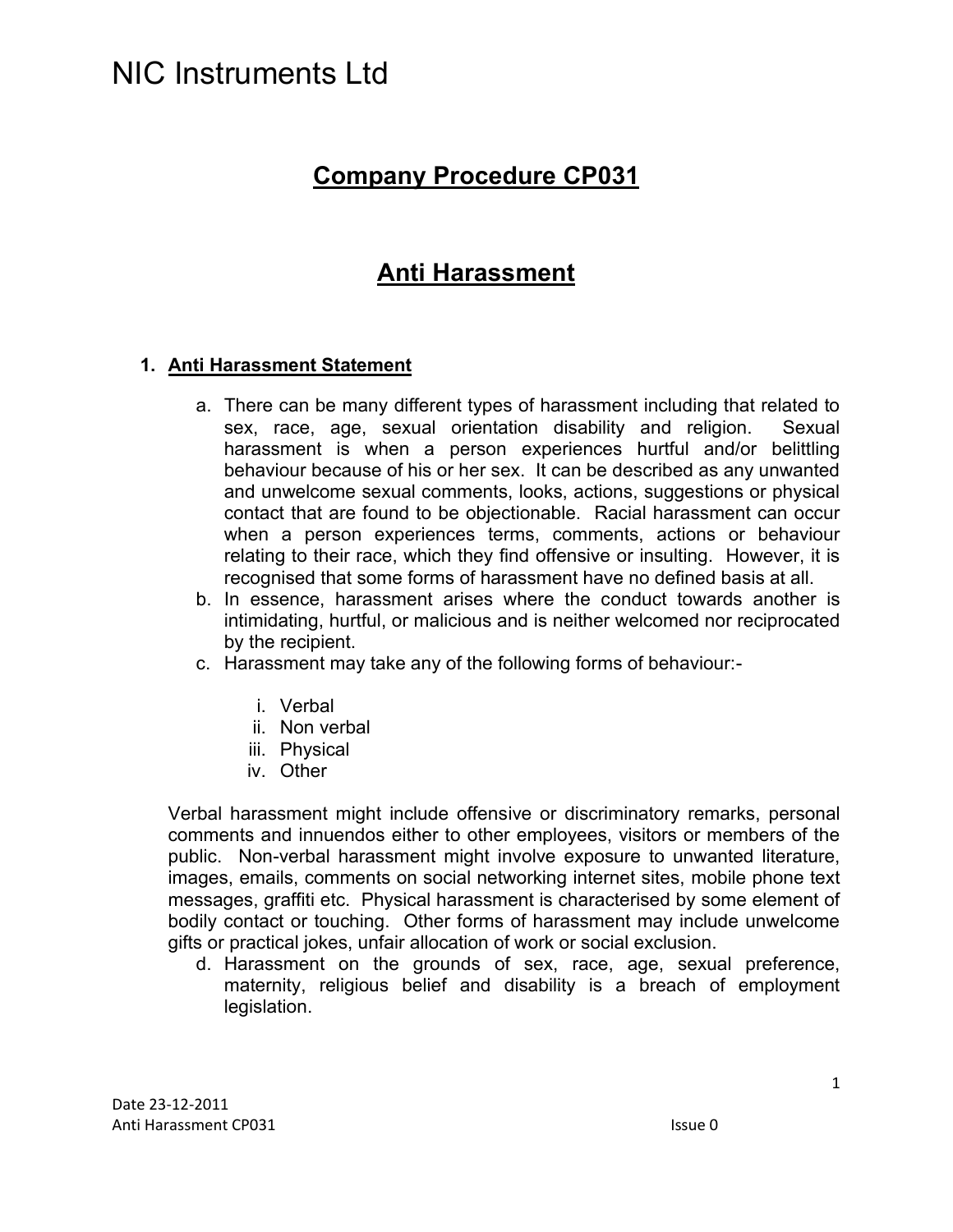## NIC Instruments Ltd

- e. Harassment can also be considered a criminal offence under the Criminal Justice and Public Order Act 1994, punishable by up to 6 months imprisonment.
- f. This policy also covers the area of bullying and victimisation in the workplace. Bullying involves the intentional intimidation or belittling of an individual.
- g. NIC Instruments Ltd is totally committed to ensuring that, as far as possible, work places for all employees that are free from harassment, bullying or any other inappropriate behaviour.
- h. NIC Instruments Ltd operates this policy to ensure that, as far as possible, such behaviour is prevented from happening or dealt with appropriately by investigation and if necessary disciplinary action. Disciplinary action, including dismissal for serious offences will be taken against any employee concluded to have committed harassment against another person.

### **2. Complaints procedure for prevention of harassment**

- a. If an employee is being harassed, she/he should keep a record of the incident(s) so that an accurate account is available should the employee wish to make a formal complaint.
- b. No employee need suffer harassment in silence. It is recognised that making a complaint is likely to be a distressing experience, but Managers will ensure that the matter is dealt with in a confidential, sympathetic and sensitive manner.
- c. Employees who wish to make a complaint are encouraged to do so as promptly as possible.

#### Informal

(The informal stage will not result in any investigation or disciplinary action. It is intended to assist the Employee to resolve the matter without it going further.)

- d. Employees who consider that they are being harassed or bullied by another employee/manager/customer/contractor, are encouraged to first make it clear to the harasser that they do not enjoy this behaviour and ask for them to stop it. If the Employee feels too upset to speak to the harasser directly, she/he should arrange for a colleague or friend to be present at the time, or write to the harasser specifying the offensive behaviour and asking for it to stop
- e. If the behaviour does not stop following the direct request in (d) above, the Employee can report this matter (in confidence) to the Director of the NIC Instruments Ltd. Employees confronted by harassment or unacceptable behaviour from an external person or visitor can appeal to the senior person onsite. The senior person should require the external individual(s) to leave the premises pending further enquiries.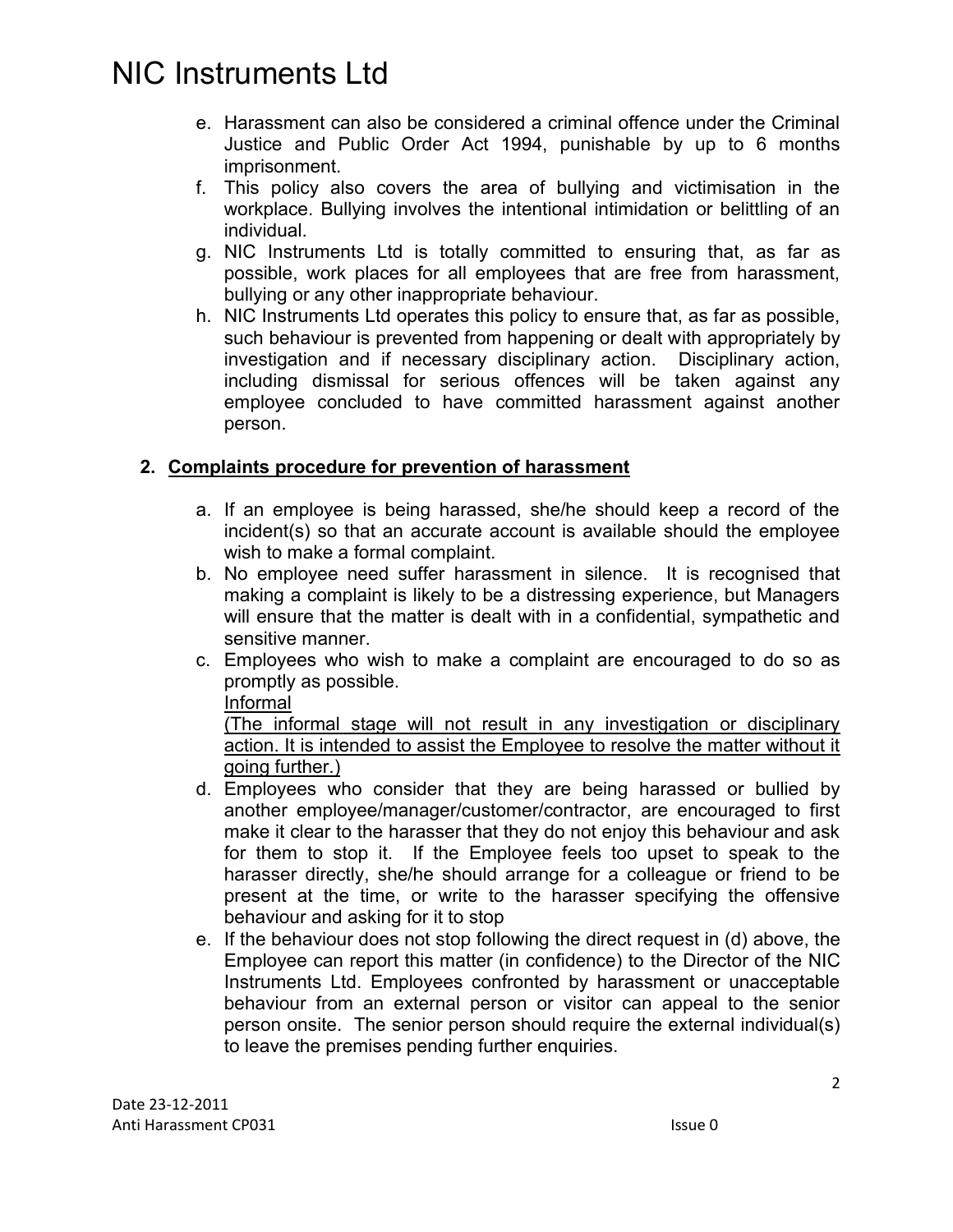# NIC Instruments Ltd

### Formal

(This stage can be used where informal resolution is not appropriate or where the outcome has not been satisfactory)

- f. An Employee, who considers that they are being harassed or bullied by another employee/manager/customer or contractor, should formally report the matter to a Director of NIC Instruments Ltd.
- g. An investigation will be conducted normally by an external investigator or an appropriate senior Manager.
- h. It may be that the Employee will be separated from the harasser during the investigation process, though this will be without prejudice to the final outcome.
- i. Disciplinary hearings following investigation on harassment matters will follow the Company Disciplinary Procedure and they will be chaired by an appropriate Director.
- j. Both the Employee and the alleged harasser will have the opportunity to state their case.
- k. Every effort will be made to treat a fearful Employee with sympathy and sensitivity and to conclude the process as thoroughly, but as speedily as possible.
- l. If harassment is found, the harasser will be disciplined or dismissed.
- m. If the harasser is not dismissed and it is deemed necessary to relocate one of the parties, it will generally be the harasser who is moved.
- n. The Employee commencing this procedure will have the right of appeal via the Director from any outcome that results.
- o. Any retaliation against an Employee who has raised a proven harassment claim or who has an ongoing claim will be considered gross misconduct and will normally result in dismissal.
- p. If harassment is not found, then all reasonable efforts will be made to restore normal working to the satisfaction of both parties.
- q. Any complaint that is unfounded and not made in good faith will be treated as a disciplinary offence.
- r. Issues which have been already heard by either a disciplinary appeal meeting or via the ACSA grievance resolution procedure cannot be reheard using this procedure).

### 3. **Supervisor/Manager Responsibilities**

Supervisors/Managers within NIC Instruments Ltd. are responsible as follows for:-

• Ensuring as far as possible the principles contained in this policy are upheld in their work place.